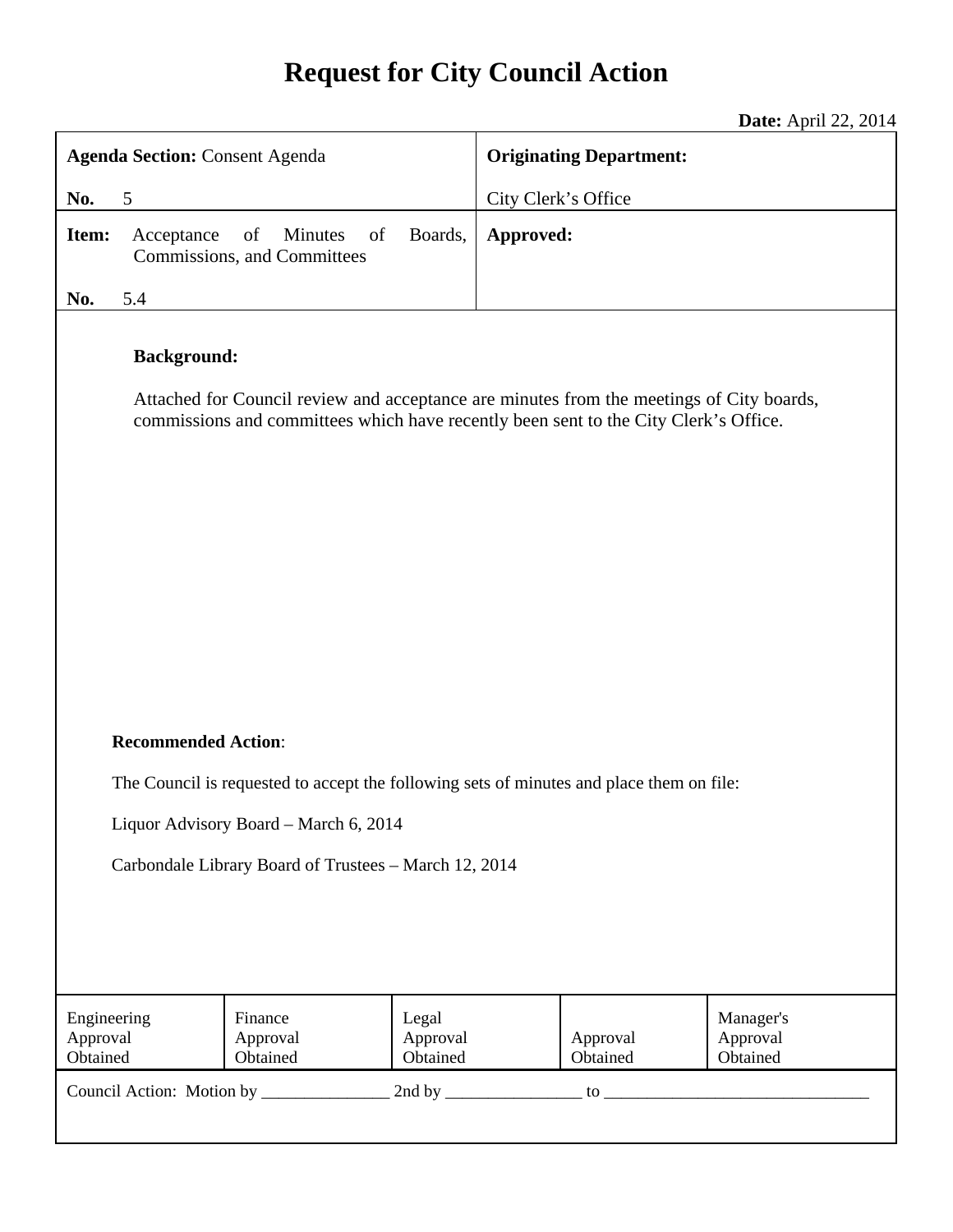

The City of Carbondale's Liquor Advisory Board held a meeting on Thursday, March 6, 2014, in Room 103 of the Carbondale Civic Center, 200 South Illinois Avenue. Vice-Chairman Mills called the meeting to order at 5:30 p.m. with the following-named members of the Board present/absent:

#### **1. Roll Call**

- Present: John Mills, Steve Payne, Joyce Webb, Tasis Karayiannis, Emily Loehmer and Sarah O'Dell
- Absent: Mark Robinson

A quorum was available to take action on the agenda items. City Staff present for the meeting included Deputy City Clerk Alicia Burtley, Fire Inspector Tom Manis, and Lt. Matt Dunning.

#### **2. Approval of Minutes**

J. Webb moved, E. Loehmer seconded, to approve the minutes from December 10, 2013. VOTE: All voted aye, motion declared carried.

#### **3. Consideration of an Application for a Class F1 Liquor License for Carbondale Main Street's Springfest to be held from 5:00 p.m. April 12 until midnight April 13, 2014**

Carbondale Main Street Director, Meghan Cole, was present to answer questions from the Board. J. Mills asked if the event would occur in the same area as the previous year and Ms. Cole indicated that they will partner with Hangar 9 and it will take place in the outdoor location adjacent to their building. J. Mills asked if there would be any change in the operation and Ms. Cole indicated it would be the same as last year. J. Mills asked about rain dates and Ms. Cole responded that in the event of rain, the activities would move inside Hangar 9. J. Webb moved, S. O'Dell seconded, to approve the issuance of a Class F1 Liquor License for Carbondale Main Street, Inc., for Springfest, contingent upon receipt of insurance. VOTE: All voted aye, motion declared carried.

#### **4. Discussion of and recommendations regarding the sale of beer and wine at Convenience Store/Gas Stations, the sale of all packaged liquor at Convenience Store/Gas Stations, and sales of all packaged liquor at Grocery Stores**

Speaking in favor of alcohol sales at Convenience Stores/Grocery Stores were Trace Brown of Marketplace Shell, Shane Feather of Carbondale ZX, Jordan Albert of Kroger, Bob Wiegert of Schnucks and Tom Akins of Schnucks. Speaking in opposition were Tom Hoffman of Illinois Liquor Mart, Ray Baylor of ABC Liquor Mart, Chuck Reno of Westroads Liquor, Chandrakant Patel of Blue Fish Liquors and Old Town Liquors I, Dustin Rochkes of Warehouse Liquor Mart, and Melissa Palmer of Old Town Liquors I.

 Wendy Hoffman McClanahan of Illinois Liquor Marts provided a packet highlighting facts, studies, statements and maps regarding important issues concerning underage drinking, crime rates and how it affects the community. Ms. McClanahan stated SIU was ranked number 14 of the most dangerous universities, and Carbondale was ranked number 66 of the most dangerous cities. Melissa Palmer of Old Town Liquors I, in opposition of the proposed ordinance, relayed the pros and cons of having Convenience Stores selling beer and wine, and Grocery Stores selling hard liquor. She asked the Board to consider the long term effects on the community. Chandrakant Patel, owner of Old Town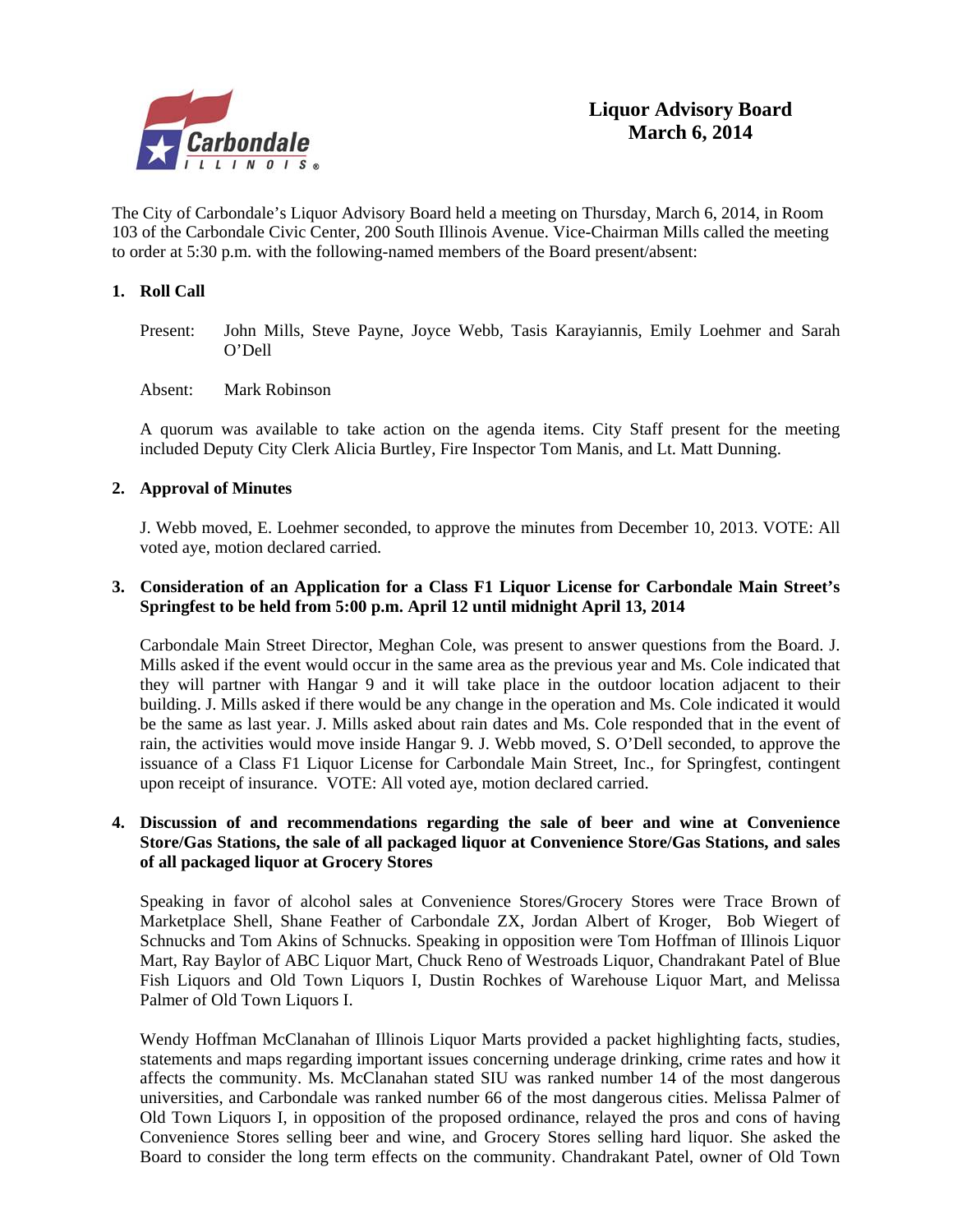Liquors and Blue Fish Liquors, shared how the market would be negatively impacted by the increase in liquor locations combined with a stagnant or declining population base. Chuck Reno, Westroads Liquor, emphasized the importance of supporting locally family owned businesses in the City of Carbondale. Trace Brown of Marketplace Shell, conveyed the need for Gas Stations to sell beer and wine and how the locally owned business would highly benefit from this ordinance, as well as the community and surrounding cities. Bob Wiegert of Schnucks, managing officer in matters of liquor, stated the sales tax dollars contributed to the City by Schnucks has increased over 10% from 2012- 2013, and given the opportunity to sell hard liquor, they would expect more of the same. Tom Akins of Schnucks contributed the fact that Schnucks has not received any violations due to employee TIPS training. Tom Hoffman, owner of Illinois Liquor Mart, suggested reviewing the density report for crime in Carbondale provided in the before mentioned packet. J. Mills stated there are a lot of contributing factors in the increase of crime. Jordan Alford of Kroger stated their customers consistently asked for hard liquor and they would like to provide their customers with a good shopping experience. Dustin Rochkes of Warehouse Liquor shared a 10 year study conducted in California correlating liquor outlets and their impact on crime and property value. Shane Feather of Carbondale ZX indicated in the cities in which they sell liquor, they operate with the liquor stores in town and do not put them out of business. They welcome the opportunity to sell beer and wine in their Gas Station. Ray Baylor of ABC Liquor Mart noted there were eight package liquor stores in Carbondale and two have already changed hands due to the lack of economic future in the City of Carbondale. J. Webb shared her concerns with Convenience Stores selling beer and wine and Grocery Stores selling hard liquor. T. Karayiannis stated with the population of Carbondale as low as it is right now, it would be a bad idea. J. Mills stated when the City put beer and wine into the Grocery Stores, there was an outcry from the general public and a petition was submitted. Ultimately, the Liquor Commission will make the final decision. J. Webb moved, T. Karayiannis seconded, not to approve the sale of beer and wine at Convenience Store/Gas Stations, the sale of all packaged liquor at Convenience Store/Gas Stations, and sales of all packaged liquor at Grocery Stores. VOTE: All voted ayed. Motion declared carried.

#### **5. Consideration of Second Quarter Reports from the Police Department, Fire Department, and Building and Neighborhood Services for License Year 2013-2014**

 J. Mills noted that the Clerk had provided the arrest summary as it appears from the police department, which includes the last names of arrestees. The report shows instances where violators were issued to repeat offenders. MOTION: S. O'Dell moved, J. Webb seconded, to accept the reports and send them to the Liquor Commission for final approval. VOTE: All voted aye; motion declared carried.

\_\_\_\_\_\_\_\_\_\_\_\_\_\_\_\_\_\_\_\_\_\_\_\_\_\_\_\_\_\_\_\_\_ \_\_\_\_\_\_\_\_\_\_\_\_\_\_\_\_\_\_\_\_\_\_\_\_\_\_\_\_\_

## **6. Adjournment**

Meeting adjourned at 6:24 p.m.

Alicia Burtley, Deputy City Clerk Date Approved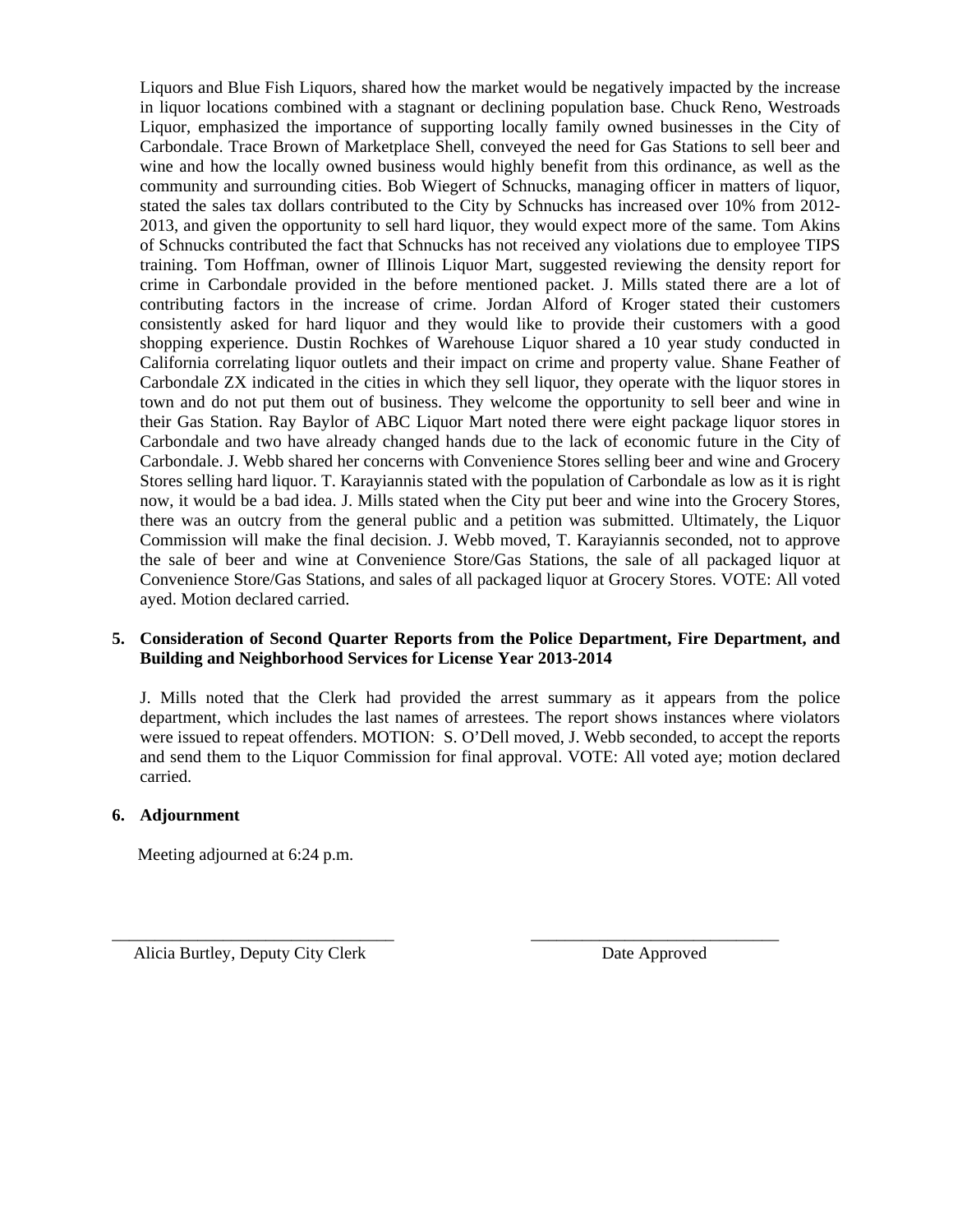## **Carbondale Public Library Board of Trustees**

Wednesday, March 12, 2014 Meeting Room 4:30 p.m. 405 West Main St.

## **MINUTES**

## **Call to order.**

Meeting called to order at 4:30

## **Roll call.**

Introductions, audience and visitors. Visitors are asked to introduce themselves at this time and present any issues they wish to discuss. Visitors wishing to address specific agenda items will be granted two to five minutes at the discretion of the President, not to exceed a total of twenty minutes.

Philip Brown, Vice President Susan Tulis, Secretary Don Prosser, Treasurer (2) Joyce Hayes (1) Barbara Levine Harriet Simon (1) Sharifa Stewart (1)

## **Absent.**

Julian Pei  $(1 + 6$  excused) Roland Person, President (2)

The number following the Trustee's name indicates the number of absences this fiscal year.

## **Staff present.**

Diana Brawley Sussman, Library Director Gwen Hall, Finance Manager

## **Visitors present.**

Two students

## **President's report.**

None.

## **Secretary's report.**

1. Approval of the February 12, 2013 minutes. Susan Tulis made a motion to approve these minutes. Harriet Simon seconded. MOTION passed unanimously.

## **Correspondence and communications.**

There is no specific correspondence. Attorney Michael Wepsiec is working in accordance with our intergovernmental agreement on property tax board appeals and keeping us updated.

## **Financial report.**

1. Approval of bills payable up to and including bills due March 16, 2013 to April 15, 2013. Barbara Levine made a motion to pay these bills. Susan Tulis seconded. MOTION passed unanimously.

2. Approval of FY14 budget amendment to incorporate grant related revenue and expenses. Jeff Davis in the City of Carbondale Finance Department has advised me that an amendment is not necessary. Our budget amendment would be the same as the FY14 estimated actual expenses, which were submitted to the city with our FY15 budget.